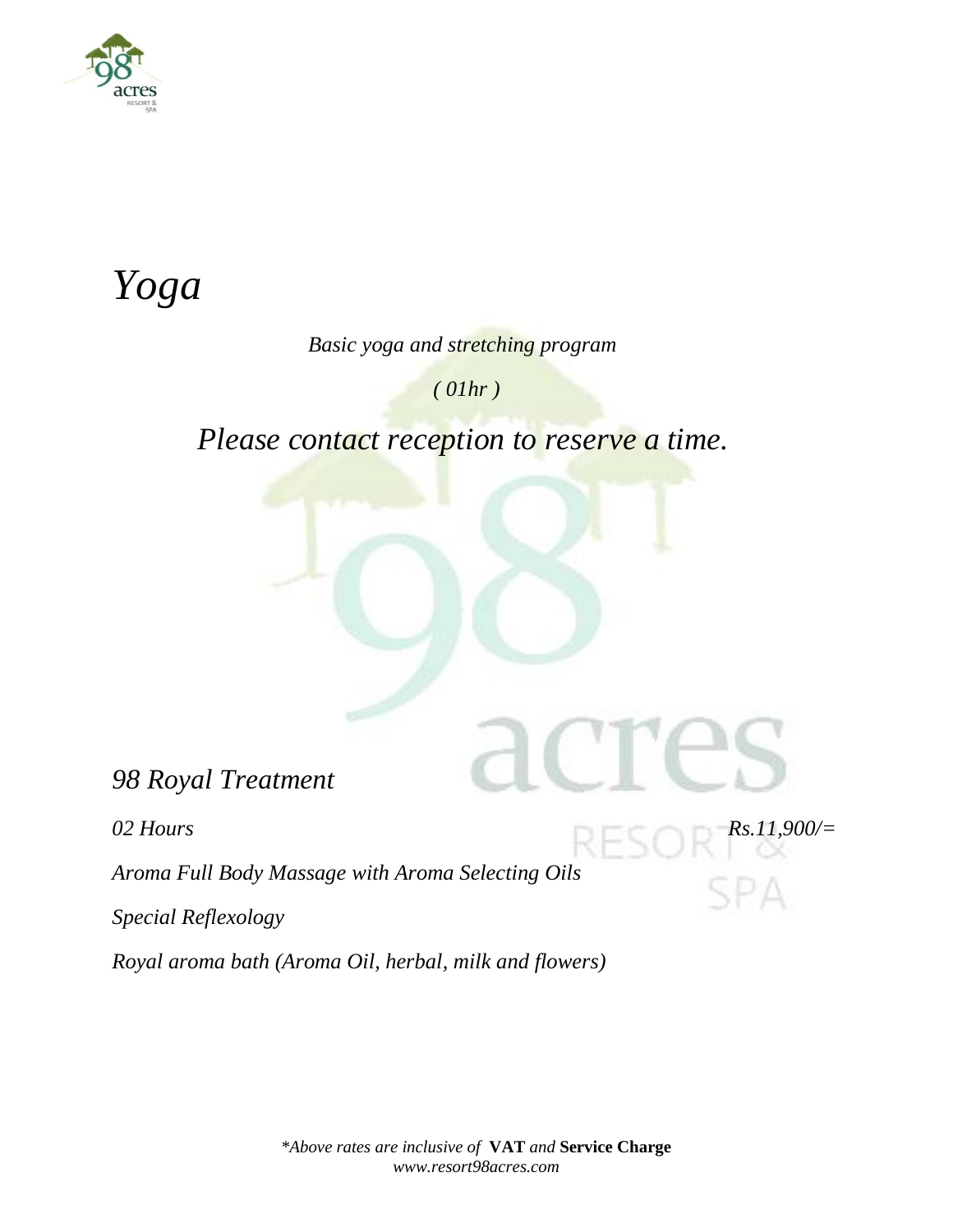

### *A la Carte Menu*

| Kusuma -Aroma Full Body Massage                 | 60min             | $Rs.7,400/\equiv$ |
|-------------------------------------------------|-------------------|-------------------|
| Prana-Herbal Full Body Massage                  | 60 <sub>min</sub> | $Rs.7,400/\equiv$ |
| Suweda - Full Body Massage with Steam Bath      | 80min             | $Rs.8,900/=$      |
| Upashama+Nadi-Foot Massage and Herbal Foot Bath | 60min             | $Rs.6,200/=$      |
| Nadi - Foot Reflexology                         | 45min             | $Rs.5,900/=$      |
| Shanthi - Anti Stress Massage                   | 45min             | Rs.5,700/         |
| Nandalala – Back and Spine                      | 30min             | Rs.3, 900/        |
| Avagaha – Steam Bath Oil Apply                  | 30min             | Rs.5, 900/        |
| Vakthara - Facial Treatment                     | 60min             | $Rs.4,900/=$      |
| Sumati - Herbal Steam Inhalation                | $20$ min          | $Rs.3, 300/=$     |
| <b>Head Massage</b>                             | 30min             | Rs.3, 900/        |
| Face Massage                                    | 30min             | Rs.3, 900/        |
| Palm Massage                                    | 30min             | Rs.3, 900/        |
| Sandalwood and Milk Scrub                       | 30min             | Rs.5, 600/        |
| Tea Scrub (Tea Leaves, Bee Honey, Curd)         | 30min             | Rs.5, 900/        |
| Coffee Scrub                                    | 30min             | Rs.5, 600/        |
| Foot Scrub                                      | 30min             | Rs.3, 900/        |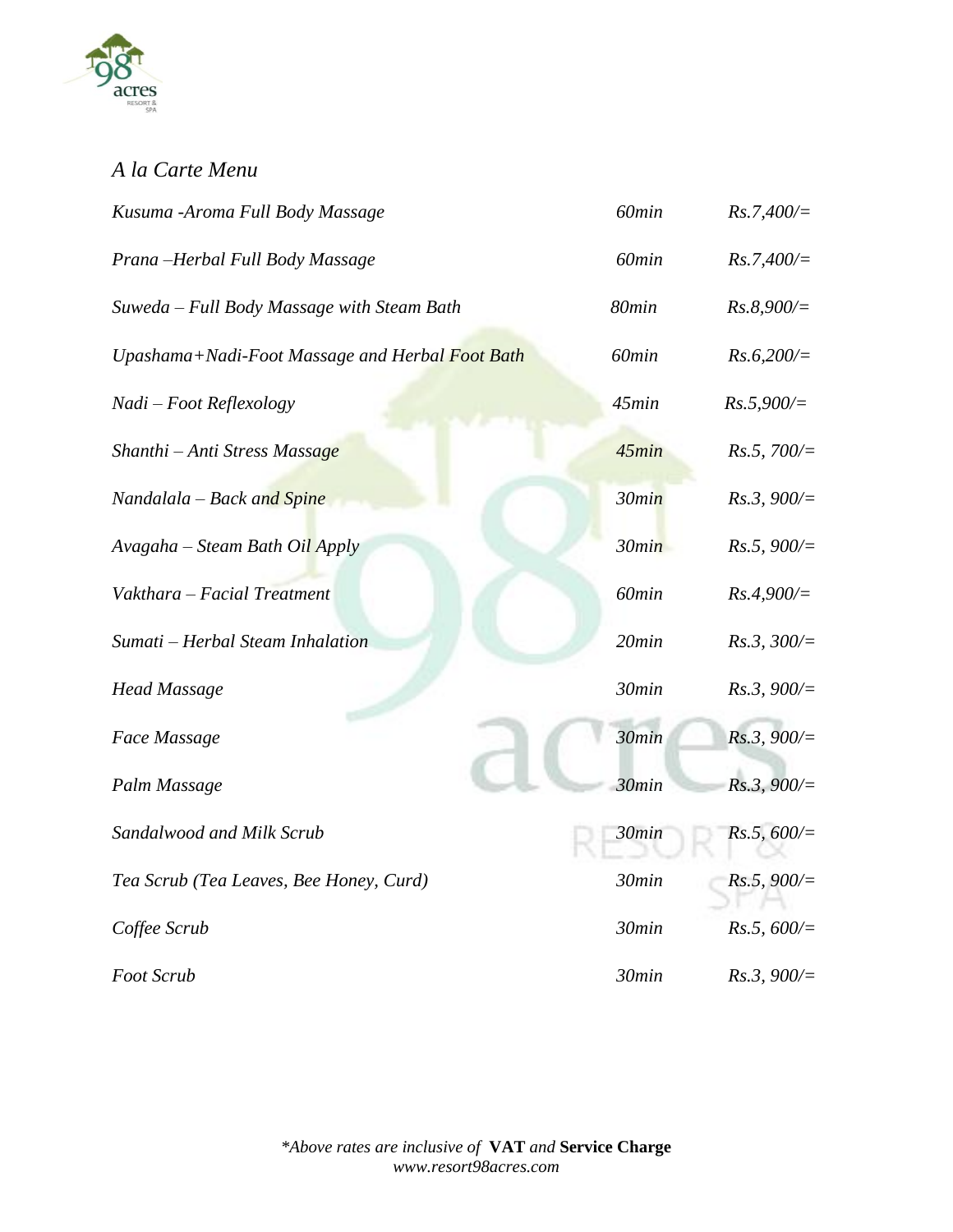

#### *Marma*

*2 ½ Hours Rs.13,950/=*

*Stress relieving head massage using special herbal oil extracts.*

*Face massage ensuring the return of a glowing complexion.*

*Head to toe massage using long flowing strokes to improve circulation and promote utter relaxation.*

*Special reflexology targeting specific pressure points of the feet to improve general wellbeing.*

*Herb infused steam bath to encourage deep cleansing and opening of pores.*

*Warming and re-energizing herbal bath to contribute to the ultimate relaxation*

#### *Prema*

*1 ½ Hours Rs.10,300/=*

*Full body oil application by using long flowing strokes.*

*Full body massage which helps to relieve long distance travelling complications.*

*Special foot reflexology.*

*This is a special treatment for physical and mental relieves. It relieves deep vein thrombosis, muscular aches, ankle swelling, reduce stress and fully strengthen and rejuvenate your body mind and soul.*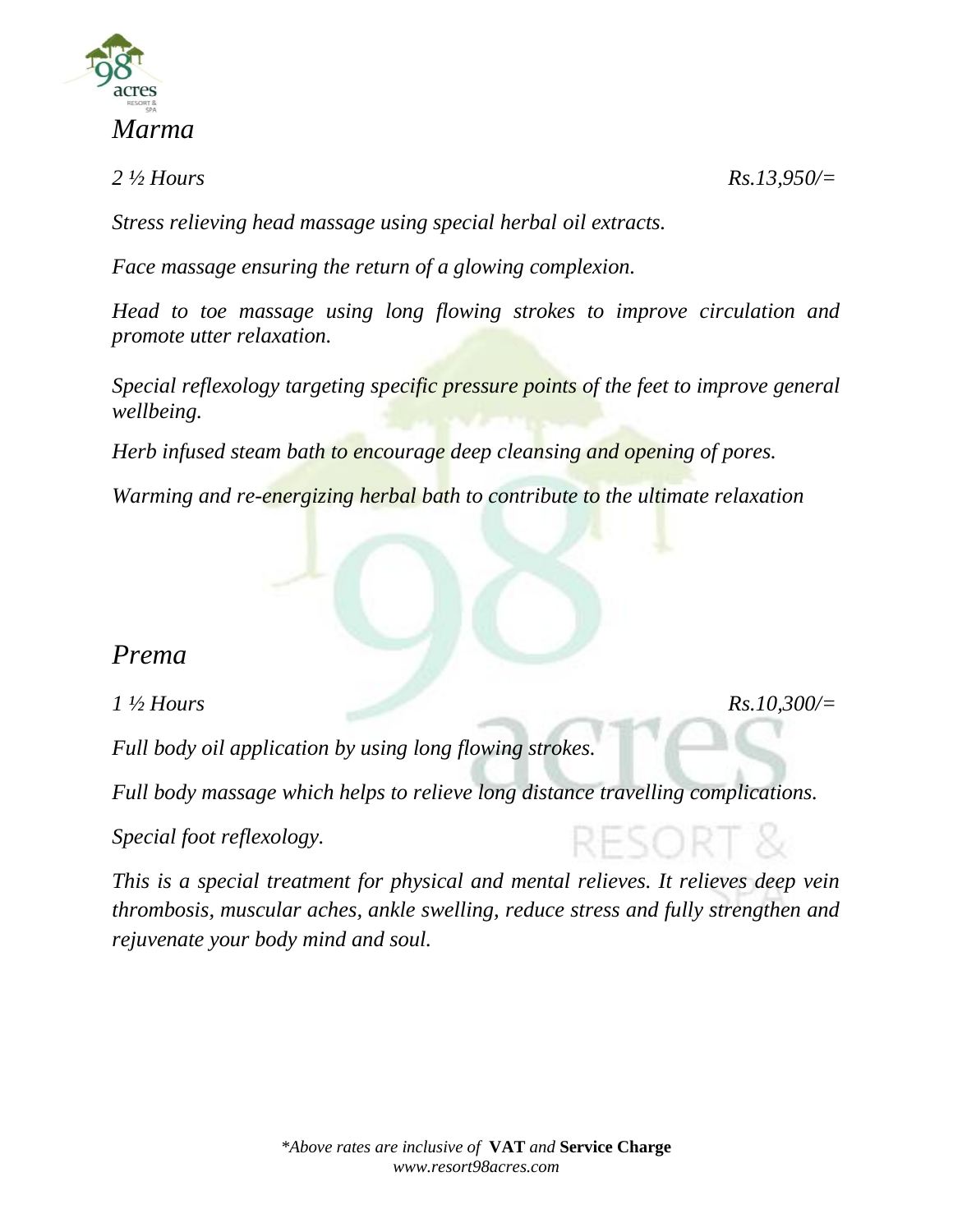

*3 hours Rs.15,800/=*

*Full body massage using essential oils with herbs, flower and plant extracts.*

*Gently exfoliating face scrub and revitalizing herbal face mask to revitalize the complexion.*

*Reflexology foot massage and herbal foot bath to ease tension and promote relaxation.*

*Warm and reviving aroma bath to induce further relaxation.*

*Moisturizing body lotion with herbal or floral extracts for smooth and supple skin.*

# *98 Special Chill Out Experience*

*02 hours Rs.11,850/=*

*Head Massage*

*Face Massage*

*Body Massage*

*Warm Stone Full Body Treatment*

*Herbal Bath*

*This is a special treatment for physical and mental rejuvenation. This will help you enter day to day life with a relaxed body, mind and soul.*

*Warm stone massage helps to improve blood circulation, rejuvenation, strengthen and nourish the body. It also concentrates on muscles and joint pain.*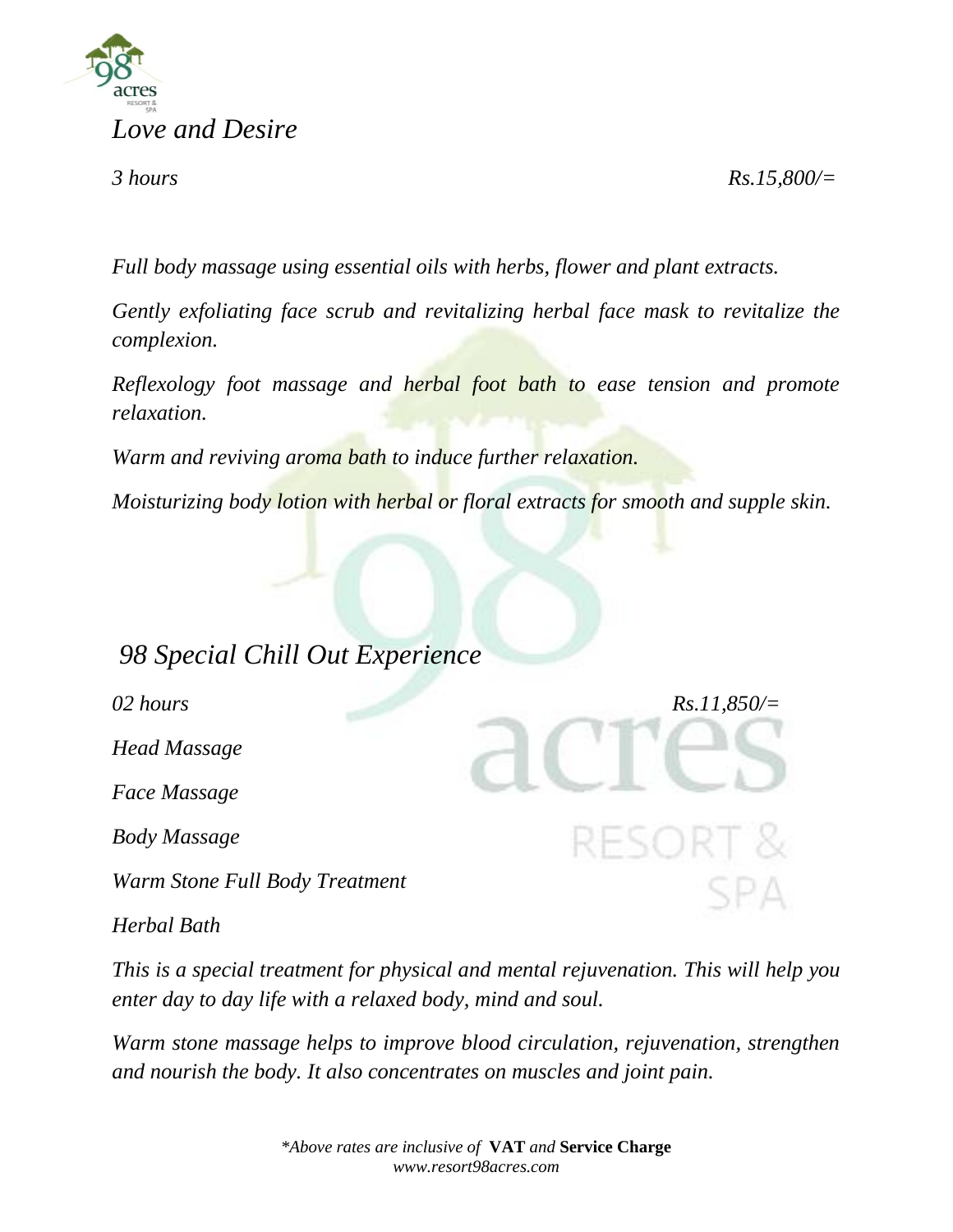

*1 ½ Hours Rs.9, 800/= Tea Leaves scrub Full body aroma oil application with full body massage*

*Heavenly Indulgence 1 ½ Hours Rs.9,800/= Aroma full body massage Selecting scrub 98 Hidden Relaxations 02 Hours Rs.11,850/= Head to feet full body Massage Special Foot Reflexology Special Herbal steam bath 98 Beauty Treatments 01 Hour Rs.8,200/=*

*Natural full body scrub*

*Natural body pack with (curd, sandalwood powder, neem powder, bee honey, cocoa butter)*

*Natural moisturizing body lotion application*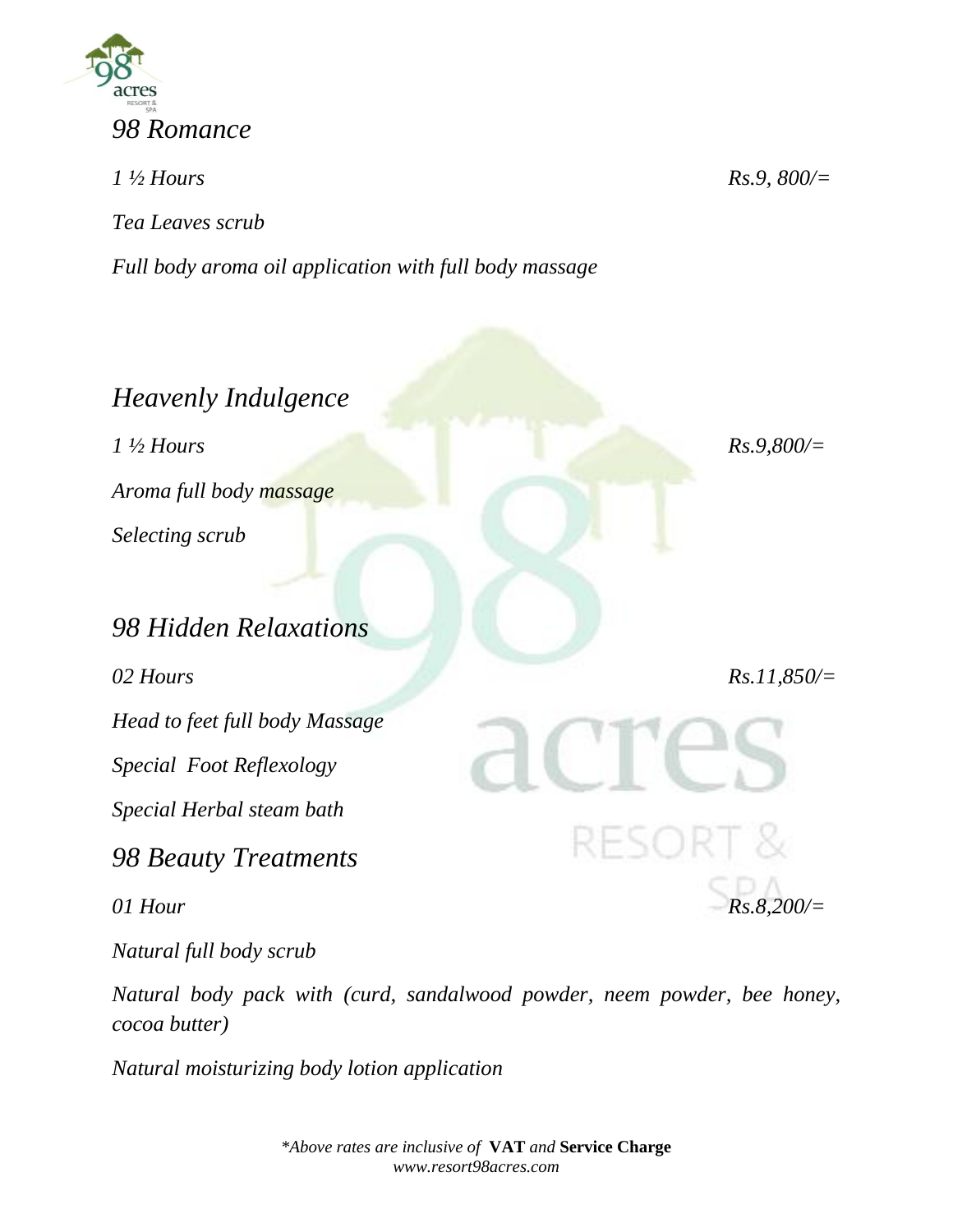

## *98 All Over Body Beauty*

*02 Hours Rs.12,300/= Head, Shoulder and back massage using stress reducing herbal oils Facial treatment incorporating herbal face mask All over body scrub with indigenous herbs and plant, tea leaves extracts Herb sandalwood and milk beauty bath*

*Moisturizing Aloe Vera body lotion application*

*98 Relaxing Experience 02 Hours Rs.11,850/= Aroma Full Body Massage (Selecting aroma oil) Special Reflexology Facial Treatment*

*Asana*

*02 Hours Rs.9,800/=*

*Full head to toe massage using combinations of special herbal oils*

*Herb infused steam bath using indigenous Sri Lankan herbs*

*Nourishing herbal face mask*

*\*Above rates are inclusive of* **VAT** *and* **Service Charge** *www.resort98acres.com*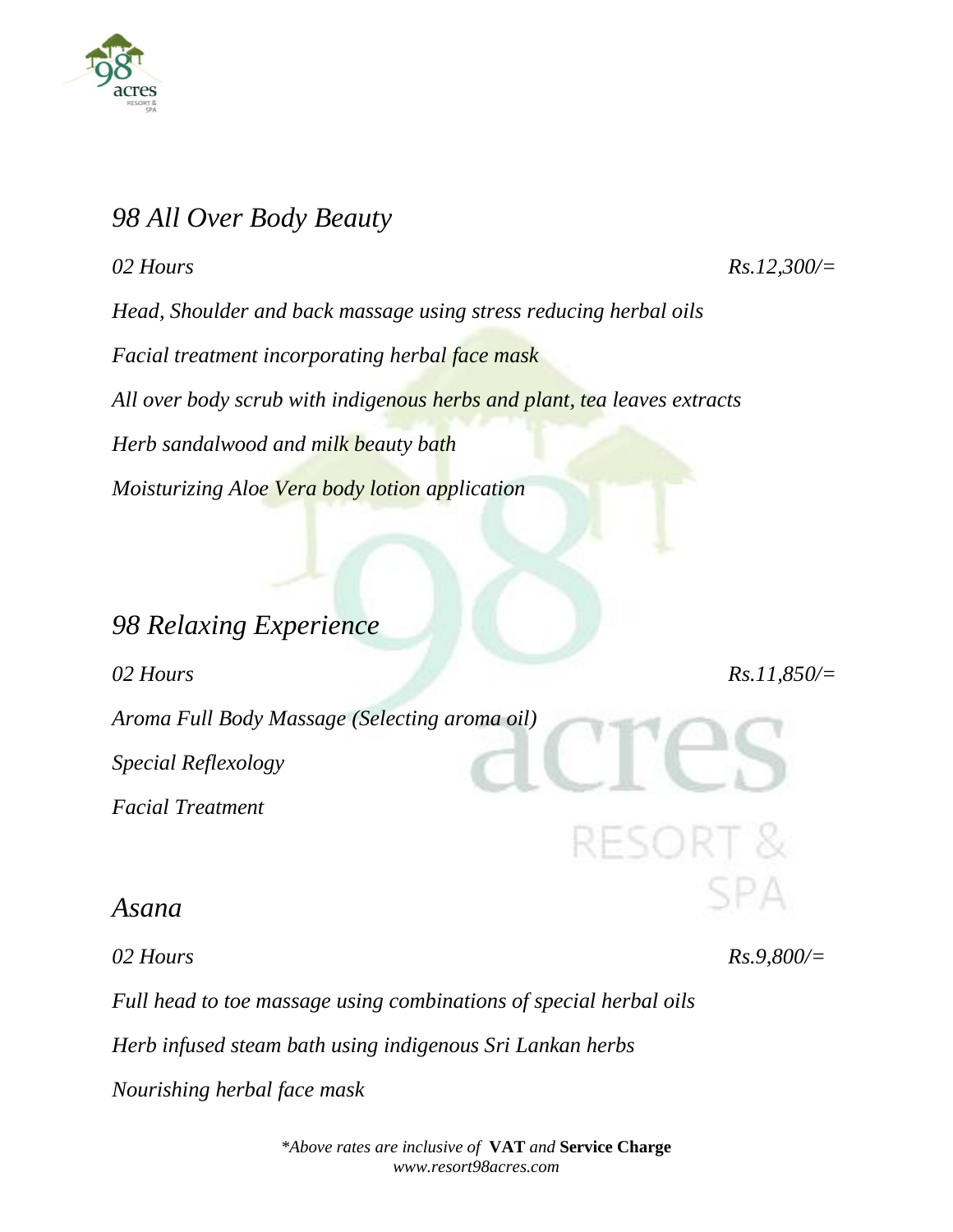#### *Shama*

*1 ½ Hours Rs.9,850/=*

*Head, Neck, shoulder and back massage using tension relieving essential oils Reflexology and herbal with salt water - foot bath.*

#### *Devine*

*2 ½ Hours Rs.11,900/=*

*Full Body Massage with body specific herbal oils. Bee Honey body scrub treatment. Foot reflexology and herbal foot bath. Rehydrating body rub with natural Aloe Vera.*

*Nirvana – 01*

*01 Day Treatment Head Massage Face Massage Body Massage Special Foot Reflexology Herbal Steam bath Herbal and Aroma oil bath*



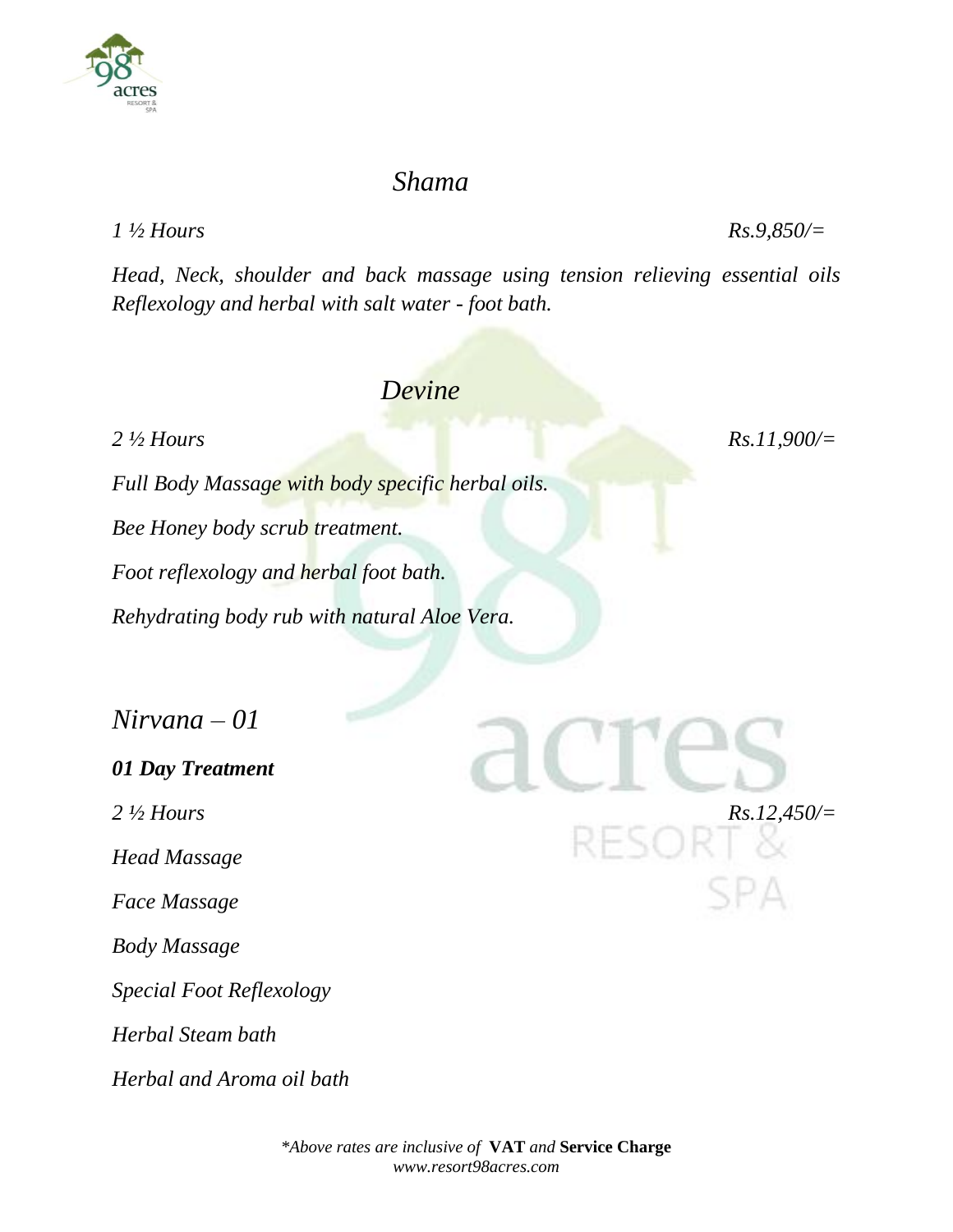

# *Nirvana - 02*

| 02 Days Treatment                      |                      | $Rs.22,600/\equiv$  |
|----------------------------------------|----------------------|---------------------|
| Day 01                                 | $2\frac{1}{2}$ Hours |                     |
| <b>Head Massage</b>                    |                      |                     |
| Face Massage                           |                      |                     |
| <b>Body Massage</b>                    |                      |                     |
| Foot reflexology                       |                      |                     |
| Herbal Steam bath                      |                      |                     |
| <b>Herbal Bath</b>                     |                      |                     |
|                                        |                      |                     |
|                                        |                      |                     |
| Day 02                                 | $2\frac{1}{2}$ Hours |                     |
| <b>Head Massage</b>                    |                      |                     |
| <b>Face Massage</b>                    |                      |                     |
| <b>Body Massage</b>                    |                      |                     |
| Special warm stone full body treatment |                      | <b>RESORT &amp;</b> |
| Herbal Steam bath                      |                      |                     |
| Herbal and milk bath                   |                      |                     |